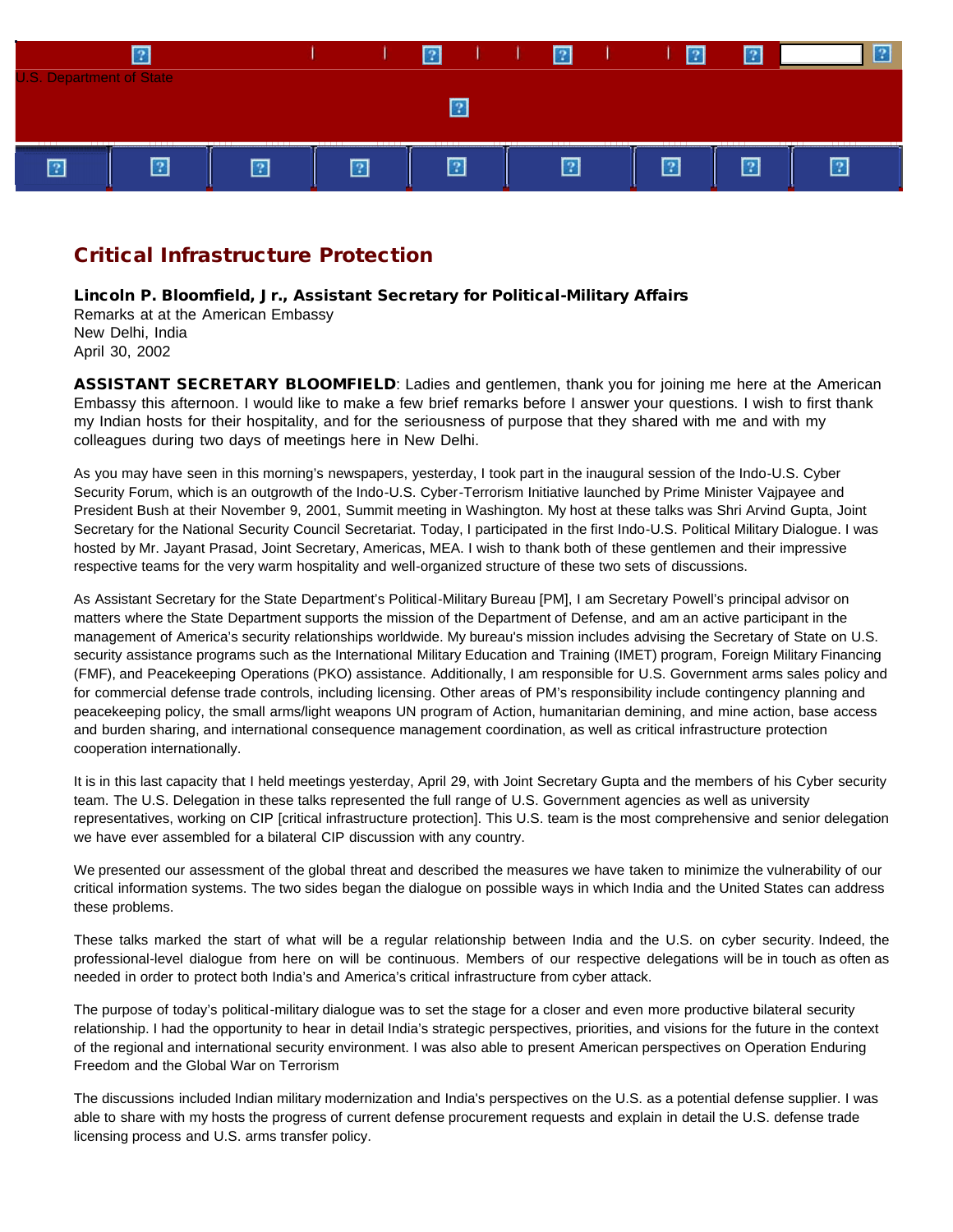I will return to Washington tonight with what I know will be good news for Secretary Powell: political-military relations between the United States and India are strong and growing. I consider it an honor and a privilege to be able to play a role in deepening the transformation of our bilateral relationship.

I'll be pleased to address your questions.

QUESTION: Mr. Bloomfield, Aditi Phadnis, the Business Standard Newspaper.

Do you have an ongoing dialogue on cyber security with other nations of the world, and if so, what are the areas that they encompass? This is not a subject that we know too much about here.

ASSISTANT SECRETARY BLOOMFIELD: Yes, we do. Cyber security is a relative newcomer to the bureaucratic environment in Washington and it is clearly an outgrowth of the phenomenal proliferation of computers and information technology and the Internet.

The organizations represented on the U.S. delegation in the last two days in the main did not exist very few years ago. Now we find that our own government bureaucracy, our defense and intelligence establishments, must guard its information infrastructure against all manner of cyber threats.

In addition, most of the critical infrastructure in the United States is not government owned or government operated. It belongs to the private sector, the financial markets in particular, and the entire range of corporations and small businesses. So, in the United States, the government needs to enlist the cooperation of the private sector to work collegially for their own mutual benefit.

But as you know, national borders do not exist when it comes to cyber space so we have to be attentive to the dangers of a cascading failure of infrastructure that could begin anywhere on the globe and carry from one substantial infrastructure into another country's infrastructure at very high speed. For that reason the U.S. has begun CIP -- critical infrastructure protection - dialogues with a number of our closest friends and partners in the economic sphere. It is quite appropriate that we should come to New Delhi insofar as India's presence in the international cyber environment and in the global market is significant and is destined to grow quite substantially.

QUESTION: I'm Ajay Shukla from Star News.

Does this cooperation between our two countries have more to do with India's strength in software development, or developing relationships in strategic terms? Would you say it's both or is it due more to India's strength in software?

ASSISTANT SECRETARY BLOOMFIELD: I think there's an element of both, but even if we didn't have a very positive bilateral relationship the connectivity between the two countries in the information sphere would drive U.S. to come together to address potential mutual vulnerabilities. There is no reason why India should be unaware of a virus or an attack that we have discovered in the United States if it's possible for U.S. to inform our counterparts in India quickly and immediately and send different kinds of patches and software solutions to guard India's information infrastructure. And vice versa, when India discovers something and can tell U.S. about it in a timely manner. This is the nature of the 21st Century information environment, and frankly, to address your question more specifically, it is a reflection of the large size of India's software industry but it is also, I believe, a recognition that the size of India's information technology economy could grow quite dramatically from the already impressive level that of today.

QUESTION: [inaudible] mystery as [unintelligible] Does it seems we will receive cooperation from the Indian Industry as well as the American Industry for solutions, security resolutions? How will this work?

## ASSISTANT SECRETARY BLOOMFIELD: Thank you for the question.

I mentioned U.S. industry for illustrative purposes. Eight-five to ninety percent of America's critical infrastructure is not owned by the government. The U.S., as you may know, was a country born of revolution. We take our independence as citizens very seriously. So it is not automatic that the U.S. Government can enlist the active cooperation of all the private sector in the United States. Other countries have a slightly different tradition. The fact is that India's private sector has a very important place in the future of this dialogue; how that comes to pass remains to be seen.

QUESTION: I'm Ranjit Kumar from Navbharat Times.

Will you also be conducting joint research programs on ways to protect this cyber infrastructure?

ASSISTANT SECRETARY BLOOMFIELD: We had a very extensive delegation on both sides of the table and part of the effort involves research and development. So yes, I believe there is discussion on at least comparing the experiences and having a very transparent dialogue on research and development. I cannot say at this time what that might lead to other than simply letting each other know what we are doing.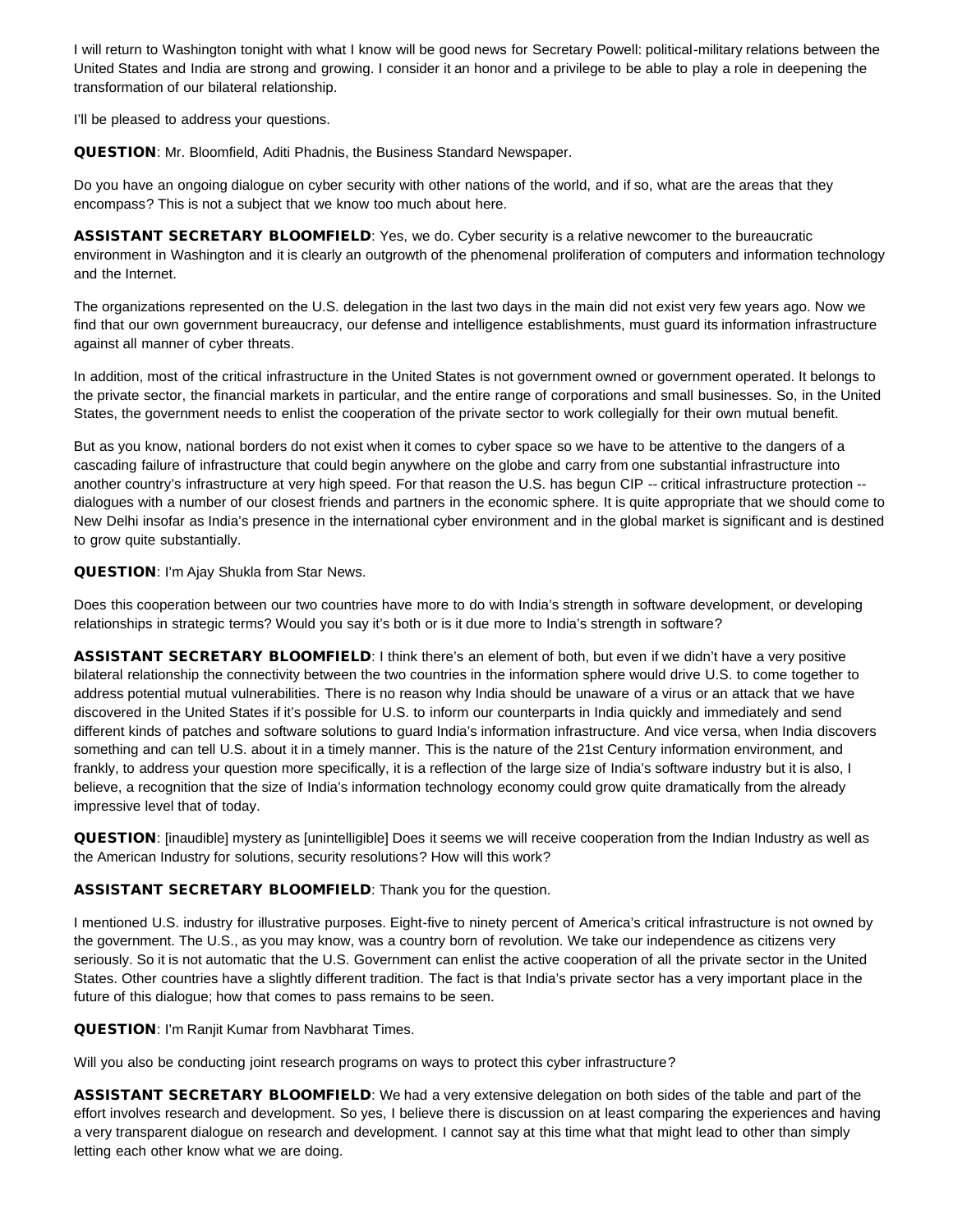#### QUESTION: Nilesh Mishra from the Associated Press.

Just to go a little beyond the jargon, what exactly can a cyber terrorist do? Is there a South Asian concern that you see here, especially with the situation that is within the region? Any special concerns you see here? And how precisely can that be? All we know of cyber terrorism, I mean I can speak for myself, are things like hacking or breaking into financial markets and things like that. But are there any other wider concerns there?

ASSISTANT SECRETARY BLOOMFIELD: Yes. In the first place in order to understand cyber security it is very difficult, but it is necessary, nonetheless, to try to forget about the political map of the world because most of the time when there is some sort of an attack on systems the immediate need is to protect the system. Only later, perhaps much later, will it become known where the attack originated. I refer you to the Love Bug, which finally, after circling around the globe through many countries including Scandinavia and Latin America, ended up being in Southeast Asia in the hands of one individual.

So the focus of cyber security is truly security: Security of systems; how to protect systems from degradation; how to maintain assured performance of systems; how to protect information from corruption. The actors involved could range from a simple hacker to more sophisticated groups to terrorist groups to criminals to states who may have certain sophisticated ambitions in terms of an IT attack. But we don't know that at the time of the problem, so the orientation in the first instance is entirely defensive. There is, after that, an investigative and law enforcement aspect. Here again, it pays little regard to political boundaries and requires a great deal of international cooperation.

## QUESTION: I'm Sandip from the Hindu.

One what did you discuss on modernization of the military ones and two, what are the defense items that have been cleared by the U.S. Congress to [unintelligible] to India?

ASSISTANT SECRETARY BLOOMFIELD: The focus of the discussions today, on the political military dialogue, was, in the first instance, more of a sharing of strategic view, a tour d'horizon of the political dimension of security. When we spoke of military modernization the intent, in the first instance, was for me to introduce my bureau and to show in greater detail how the American arms transfer policy works and the fundaments of that policy, as well as a bit of the bureaucratic aspect. There are some specific programs, both government-to-government as well as in the commercial defense licensing area, and a colleague of mine briefed the group in detail on the precise status of those programs. But I think my role was to ensure that we have a very good dialogue and very close communication to ensure that the foreign policy priorities of both governments in our bilateral relationship are well served by the programmatic coordination of our bureaucracies. So in a way I'm somewhat of the lynch pin between the policy and the bureaucracy, and it is my hope and my belief that I will now be much better positioned to assure that the United States is being responsive to our high priorities that we attach to our relationship with India.

## QUESTION: Shivani Rawat from Zee News.

Firstly, I would like to know which other countries is the United States having this CIP dialogue. And secondly, after your discussions with the Indians set up, what is the level of awareness that you find here? How well are they geared up for this kind of thing?

## ASSISTANT SECRETARY BLOOMFIELD: Thank you.

We have spent the last year, under the first year of the Bush Administration, reorganizing the CIP effort nationally in the United States. And after the events of September 11th and the creation of the Office of Homeland Security there was a new dimension in terms of protecting other kinds of infrastructure as well as information. So there's been quite a bit of change on the U.S. side.

As part of our effort we recognize that virtually the entire world, insofar as countries are participants in the cyber environment, needs to be brought into the dialogue. So rather than list one or two or three or four countries we have had bilateral meetings with - - some of the major economic players in the world -- those who are not on the list are not there simply because we haven't had the time or the occasion. It's not a priority list in that instance. India has always been seen as a very important interlocutor in this effort.

I won't characterize the Indian Government's perspective; I'll let them speak for themselves. We found the Indian delegation to be very well informed and to be very interested in examining the American experience as well as the organizational pattern that has been set up in the last year by the Bush Administration. Perhaps over time some of the American example will be beneficial to India and they may choose to orient their effort in other ways after considering what we have done.

#### QUESTION: Josy Joseph, Rediff.com and India Abroad

You know, I presume the political military dialogue is an off -shoot of September 11 and other dialogues. At least, this is the first one that we are having at the former stage. There has been a lot of concern among some sections of government in India that the U.S. military position is going to be strengthened in South Asia and it has the seeds of a possible future conflict with China, Russia, and you know, making Asia into a future conflict zone. I presume that with the political damage that you are discussing the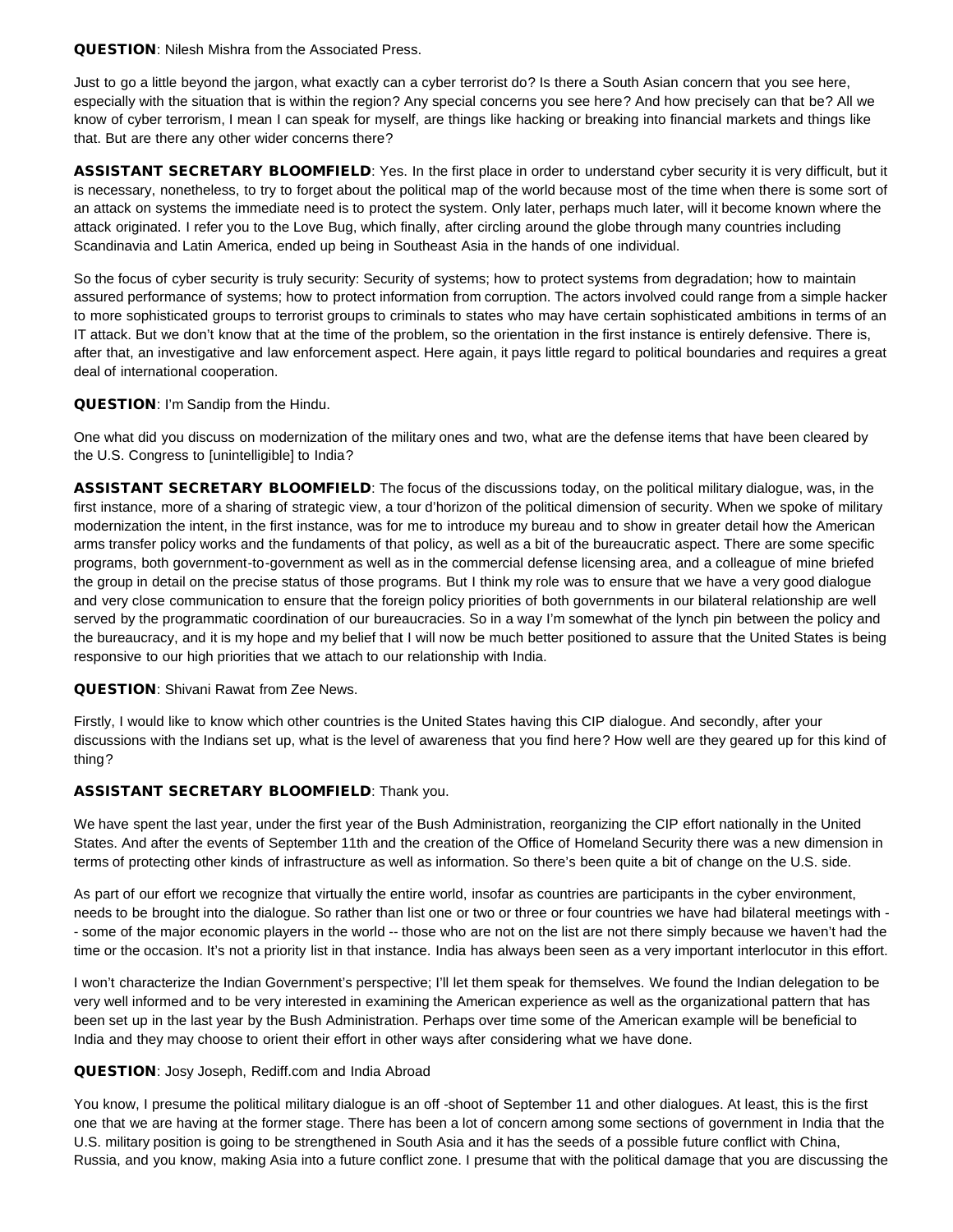military. What steps are you taking to ensure India or to other countries of the region that the U.S. military mobilization will not be having such cold wars? Are you initiating any conference or building measures? Even India concerns about as fears as America is planning to set up some base in Colombo, I mean in Sri Lanka? What [unintelligible] you initiating towards insuring India and other countries that the U.S. movers will not have such long term follow ups on India security concerns?

ASSISTANT SECRETARY BLOOMFIELD: In fact the political military dialogue is not a direct outgrowth of September 11th. I would argue that it was delayed by the exigencies that flowed from September 11th because we place a high importance on this bilateral relationship and, if anything, I feel -- I only wish I could have come to New Delhi sooner, but I'm very pleased that we had the chance to start this discussion.

I think it should be very clear that the United States has no ambition to have permanent bases in this region. Indeed, you need look no further than Afghanistan to see an instance in which the U.S. was very clear on its purpose, took action which was not aimed against Afghanistan, and indeed facilitated the return of the control of this country to its own people. The U.S. supported the Interim Authority that came out of the Bonn agreement and we supported the effort to create an International Security Assistance Force, a force in which the U.S. is not a participant. We were very much a member of the community of nations that assembled in Tokyo to pledge reconstruction assistance and humanitarian assistance, which is part of my portfolio as well, in the demining area so that Afghanistan can regain its own well being and sovereignty. We are just now at the stage of beginning some training for the Afghan army, which is the ultimate guarantor that Afghanistan can take care of itself. We have been helping to bring, I think, 80,000 tons of seed so that they can plant crops and feed hopefully the entire country if the rains are good.

That is indicative of the U.S. posture. We do not covet military basing. We do appreciate international cooperation and access for our forces and for other countries, many other countries that are temporarily involved in this effort to fight global terrorism.

#### QUESTION: [unintelligible]

There are a lot of concerns with the Indian Government that America has interest in setting up some sort of base. In fact, there have been moments; your people have been sitting [unintelligible]. Is there a U.S. move to -- is the U.S. looking at the possibility of setting up bases in Sri Lanka?

ASSISTANT SECRETARY BLOOMFIELD: I have no information on an American military base in Sri Lanka, and it's my understanding that the U.S. has no, as I say, seeks no permanent bases in this region other than what already exist.

QUESTION: The Afghanistan example that you gave, certainly there is a move to produce an Afghan administration but there is very little evidence of American troops moving out of the area. They are still in Afghanistan, now in Pakistan, Uzbekistan, they are still there I presume. I'm not really sure about that. But while the administration is being handed back, the troops still remain. What is the policy on that?

ASSISTANT SECRETARY BLOOMFIELD: The troops, such as they are in Afghanistan, are solely geared to the initial mission, phase one of the global war on terrorism which was in the first instance, to unhinge the control of Taliban on the Government of Afghanistan, which was accomplished. Secondly, to search out and to disable and hopefully destroy the al Qaeda network. That job, as President Bush and Secretary of Defense Rumsfeld have said on many occasions, may take a long time. Indeed, we continue to believe there is a threat in some parts of Afghanistan, which if left to its own devices, could once again cause grave harm and security problems to the innocent people of Afghanistan. Our sole purpose is to succeed in the goals that have been clearly laid out from the beginning. This was never a hasty operation. It was always intended to be pursued in a deliberate fashion, even if it took a long time, and I think that is exactly what we are seeing now.

We would not want the wrong conclusion to be drawn. I think President Bush has been very clear on the purpose and very transparent. What you see is nothing more than a manifestation of the mission that he set out for the military.

QUESTION: I'm Sujan Dutt with the Telegraph newspaper.

Last week I think it was Secretary Powell said that over the past few months America has worked very actively with the governments in South Asia and has steadily but surely reshaped a number of relations in the battle against terrorism. Yet for the last three to four months we have two of America's greatest partners in the region, India and Pakistan, almost eyeball to eyeball on the border. Despite being partners in the coalition against terrorism, what is your assessment of the situation? What does it mean for [unintelligible]?

ASSISTANT SECRETARY BLOOMFIELD: I think it's clear that the U.S. favors -- has a vision of an outcome in which these two neighbors find a way to address their concerns mutually. We wish very much that this will be the case. You mentioned Secretary Powell who spent nine days, I believe, recently in the Middle East in a situation where the parties went beyond the brink and there are no winners. It's a very troubling and difficult situation. We just talked about Afghanistan. We could add to the list of issues that are burdens on the international security environment Colombia, the Balkans, the Korean Peninsula, the Congo, and on and on. So there's no question but that the United States is engaging with good will and intends to follow U.S.-India relations